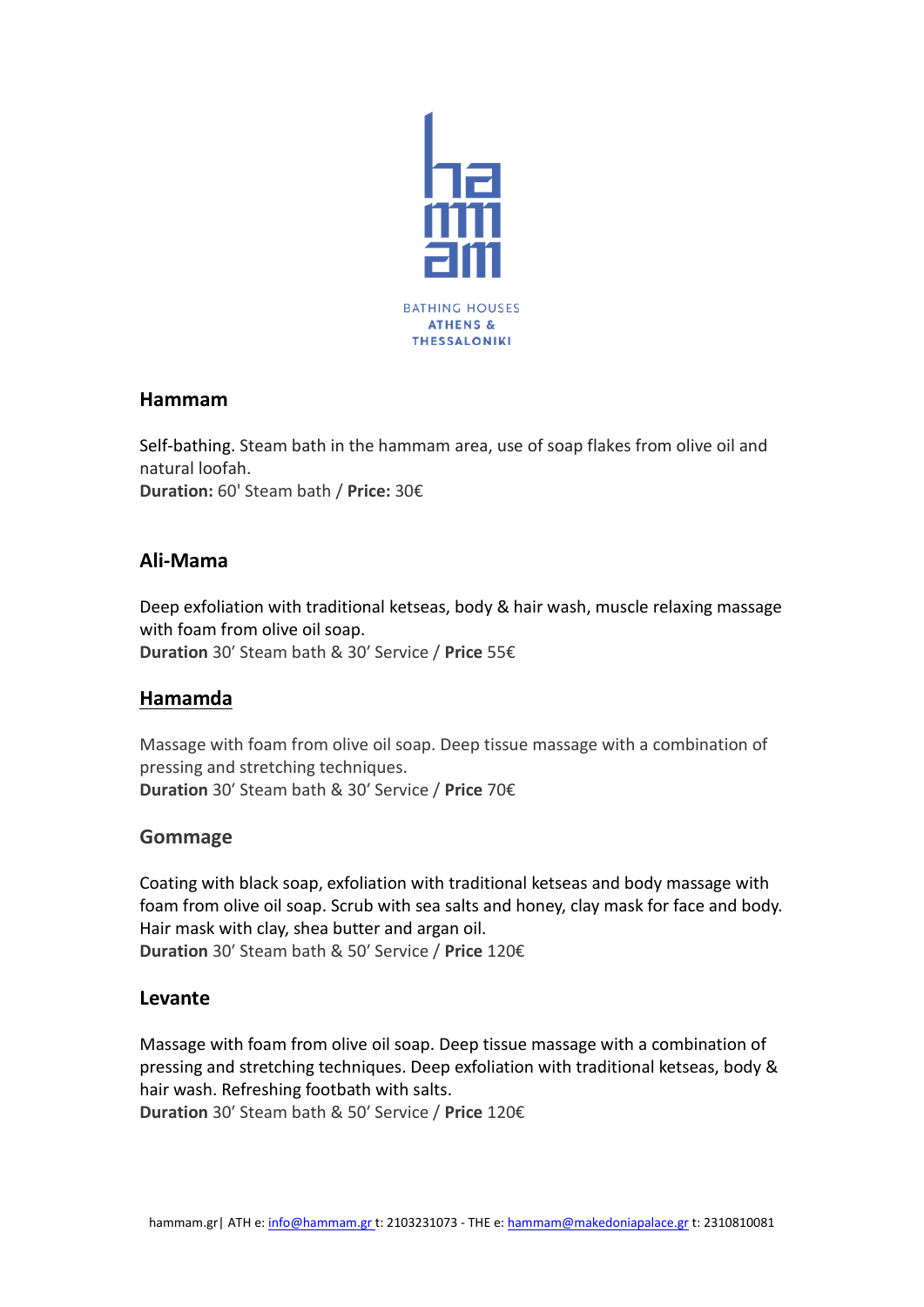# **Extra self-services Hammam**

### **Savon noir**

Black soap made of olive oil and olive paste. Rich in Vitamin E and antioxidants, it cleanses thoroughly, removing dead cells and leaving your skin smooth and soft. **Price** 5€

### **Su**

A refreshing and rejuvenating footbath with Dead Sea salts, which improve the circulation and help keep body fluids in balance. **Price** 5€

## **Saç**

Recovery hair mask from natural ingredients, such as argan oil, clay and honey, rich in vitamins and minerals, for really shiny and healthy hair. **Price** 10€

## **Güzel**

A facial treatment that really works, using clay from the Dead Sea to detoxify and nourish the skin. **Price** 10€

## **Dry room Massage**

## **Classic Massage**

A head-no-toe body massage combining different intensities and techniques such as Swedish massage and deep tissue. **Duration:** 30' / **Price:** 50€

### **Signature Massage**

A holistic head-to-toe body massage combining different intensities and techniques, such us Swedish massage and deep tissue massage. It relieves your muscles of accumulated tension. **Duration:** 50′ / **Price:** 75€

### **Ancient Greek Massage®**

One of the world's oldest treatments, based on the principles of and teachings of Hippocrates. An exclusive certified service and a unique experience that combines tradition with innovation! The use of powder, brush, suction cups and essential oils have excellent on your nervous, muscular and circulatory. **Duration** 60′ / **Price** 85€